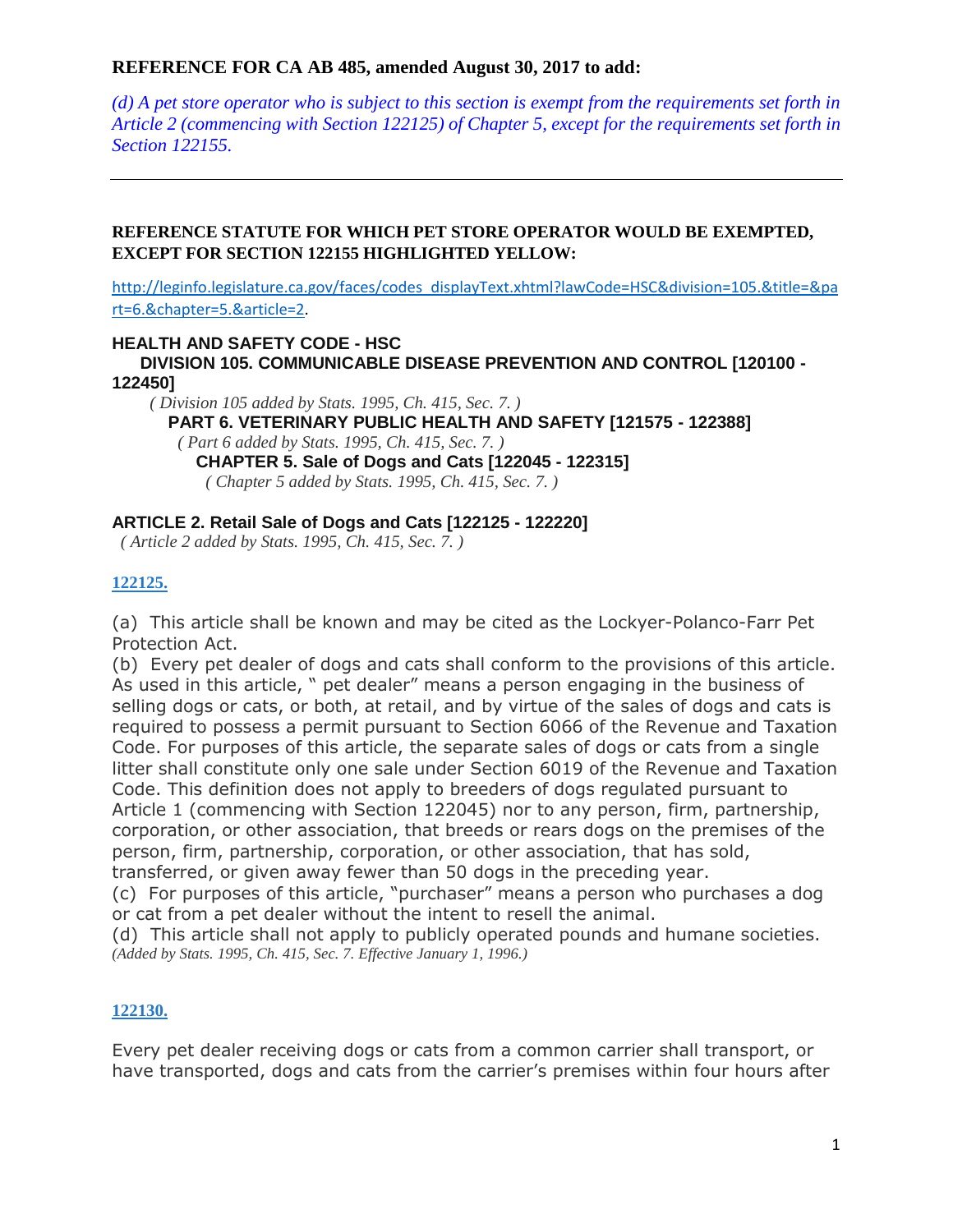$(d)$  A pet store operator who is subject to this section is exempt from the requirements set forth in *Article 2 (commencing with Section 122125) of Chapter 5, except for the requirements set forth in Section 122155.*

receipt of telephone notification by the carrier of the completion of shipment and arrival of the animal at the carrier's point of destination. *(Added by Stats. 1995, Ch. 415, Sec. 7. Effective January 1, 1996.)*

## **[122135.](javascript:submitCodesValues()**

All dogs or cats received by a retail dealer shall, prior to being placed with other dogs or cats, be examined for sickness. Any dog or cat found to be afflicted with a contagious disease shall be kept caged separately from healthy animals. *(Added by Stats. 1995, Ch. 415, Sec. 7. Effective January 1, 1996.)*

# **[122137.](javascript:submitCodesValues()**

(a) (1) It is the intent of the Legislature and the purpose of this section to inform consumers who purchase dogs and cats from retail pet dealers about the benefits of spaying and neutering and the importance of establishing a relationship with a veterinarian, and to facilitate dog licensing by encouraging pet dealers to promote licensure compliance.

(2) The Legislature declares that pet dealers, when feasible, should offer incentives to purchasers to encourage the use of spaying and neutering services, and that local animal control agencies should investigate selling licenses through pet shops, or making licensure applications available in pet shops, since these businesses already serve a large number of pet owners through the sale of pet supplies. (b) Every pet dealer shall deliver to the purchaser of each dog or cat at the time of sale, written material, in a form determined by the pet dealer, containing information on the benefits of spaying and neutering. The written material shall include recommendations on establishing a relationship with a veterinarian, information on early-age spaying and neutering, the health benefits associated with spaying and neutering pets, the importance of minimizing the risk of homeless or unwanted animals, and the need to comply with applicable license laws. (c) The delivering of any model materials prepared by the Pet Industry Joint

Advisory Council, the California Animal Control Directors Association, the State Humane Association of California, and the California Veterinary Medical Association shall satisfy the requirements of subdivision (b).

*(Amended by Stats. 2003, Ch. 62, Sec. 196. Effective January 1, 2004.)*

## **[122140.](javascript:submitCodesValues()**

Every pet dealer shall deliver to the purchaser of each dog and cat at the time of sale a written statement in a standardized form prescribed by the Department of Consumer Affairs containing the following information: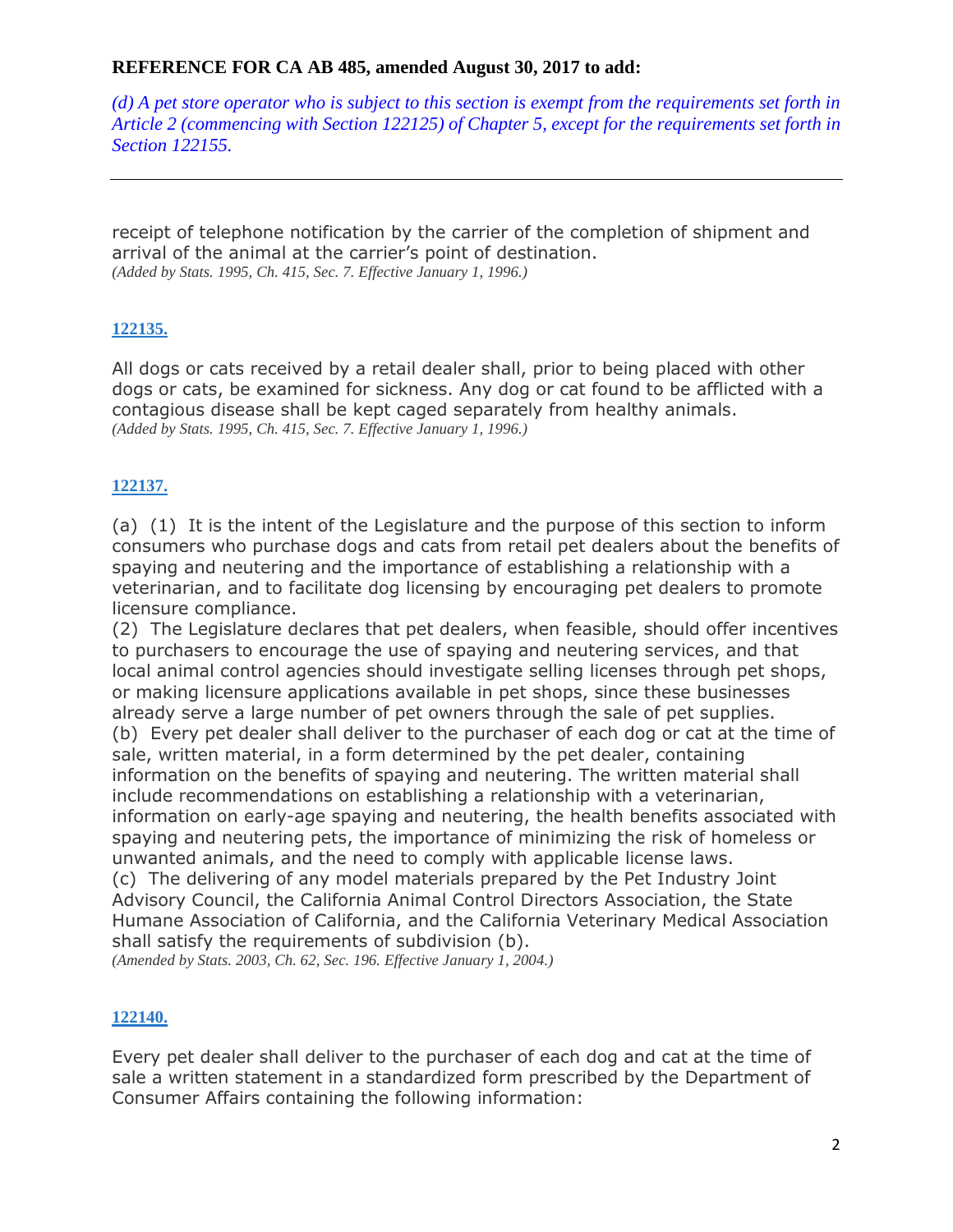$(d)$  A pet store operator who is subject to this section is exempt from the requirements set forth in *Article 2 (commencing with Section 122125) of Chapter 5, except for the requirements set forth in Section 122155.*

(a) For cats:

(1) The breeder's and broker's name and address, if known, or if not known, the source of the cat. If the person from whom the cat was obtained is a dealer licensed by the United States Department of Agriculture, the person's name, address, and federal dealer identification number.

(2) The date of the cat's birth, unless unknown because of the source of the cat and the date the dealer received the cat.

(3) A record of the immunizations and worming treatments administered, if any, to the cat as of the time of sale, including the dates of administration and the type of vaccine or worming treatment.

(4) A record of any known disease or sickness that the cat is afflicted with at the time of sale. In addition, this information shall also be orally disclosed to the purchaser.

(b) For dogs:

(1) The breeder's name and address, if known, or if not known, the source of the dog. If the person from whom the dog was obtained is a dealer licensed by the United States Department of Agriculture, the person's name, address, and federal dealer identification number.

(2) The date of the dog's birth, and the date the dealer received the dog. If the dog is not advertised or sold as purebred, registered, or registerable, the date of birth may be approximated if not known by the seller.

(3) The breed, sex, color, and identifying marks at the time of sale, if any. If the dog is from a United States Department of Agriculture licensed source, the individual identifying tag, tattoo, or collar number for that animal. If the breed is unknown or mixed, the record shall so indicate.

(4) If the dog is being sold as being capable of registration, the names and registration numbers of the sire and dam, and the litter number, if known.

(5) A record of inoculations and worming treatments administered, if any, to the dog as of the time of sale, including dates of administration and the type of vaccine or worming treatment.

(6) A record of any veterinarian treatment or medication received by the dog while in the possession of the pet dealer and either of the following:

(A) A statement, signed by the pet dealer at the time of sale, containing all of the following:

(i) The dog has no known disease or illness.

(ii) The dog has no known congenital or hereditary condition that adversely affects the health of the dog at the time of the sale or that is likely to adversely affect the health of the dog in the future.

(B) A record of any known disease, illness, and any congenital or hereditary condition that adversely affects the health of the dog at the time of sale, or is likely to adversely affect the health of the dog in the future, along with a statement signed by a veterinarian licensed in the State of California that authorizes the sale of the dog, recommends necessary treatment, if any, and verifies that the disease,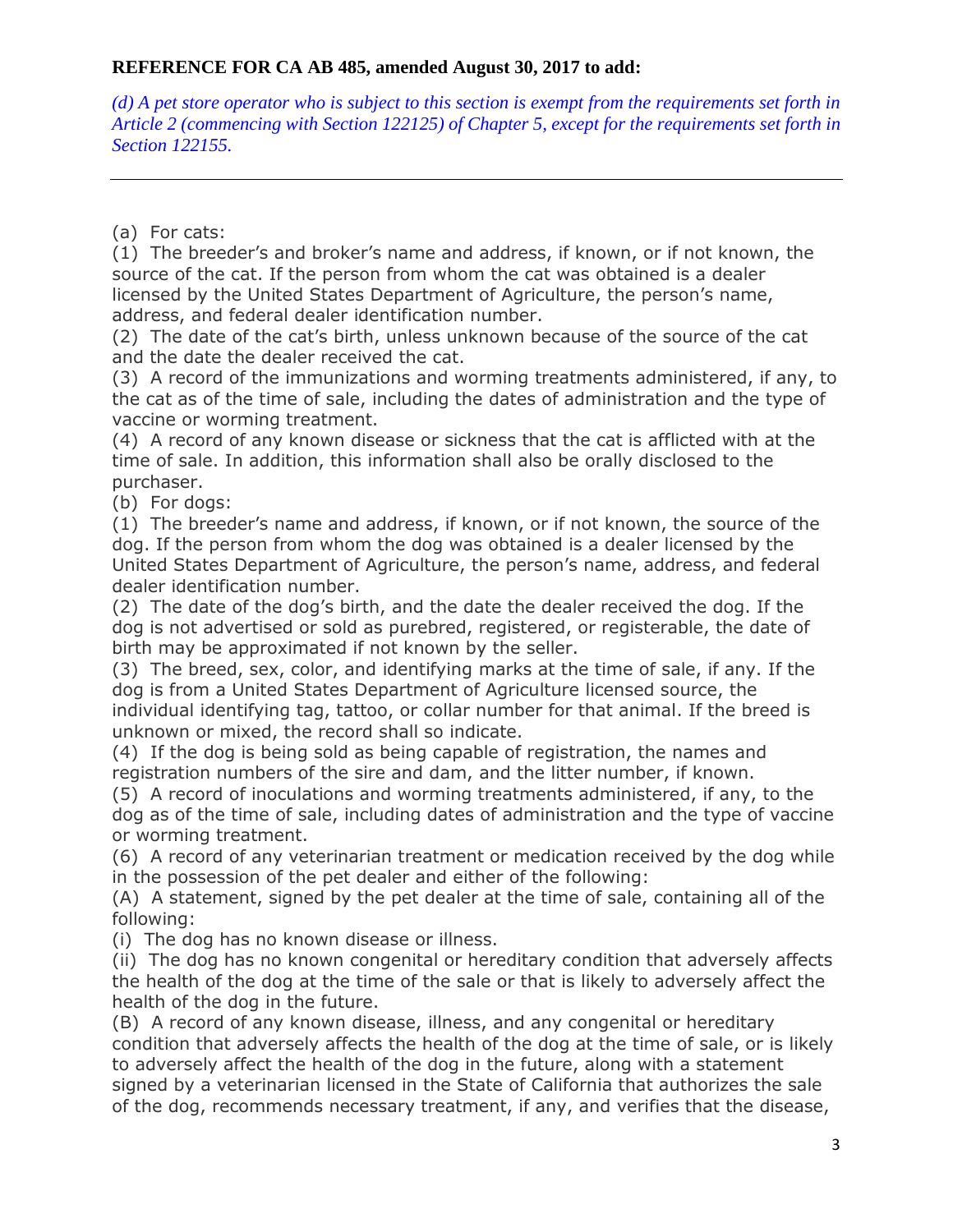$(d)$  A pet store operator who is subject to this section is exempt from the requirements set forth in *Article 2 (commencing with Section 122125) of Chapter 5, except for the requirements set forth in Section 122155.*

illness, or condition does not require hospitalization or nonelective surgical procedures, nor is it likely to require hospitalization or nonelective surgical procedures in the future. A veterinarian statement is, not required for intestinal or external parasites unless their presence makes the dog clinically ill or is likely to make the dog clinically ill. The statement shall be valid for seven days following examination of the dog by the veterinarian.

(c) For the purpose of this article, "nonelective surgical procedure" means a surgical procedure that is necessary to preserve or restore the health of the dog, to prevent the dog from experiencing pain or discomfort, or to correct a condition that would interfere with the dog's ability to walk, run, jump, or otherwise function in a normal manner.

(d) For the purposes of this article, "clinically ill" means an illness that is apparent to a veterinarian based on observation, examination, or testing of the dog, or upon a review of the medical records relating to the dog.

(e) A disclosure made pursuant to subdivision (b) shall be signed by both the pet dealer certifying the accuracy of the statement, and the purchaser of the dog acknowledging receipt of the statement. In addition, all medical information required to be disclosed pursuant to subdivision (b) shall be made orally to the purchaser.

(f) For purposes of this article, a disease, illness, or congenital or hereditary condition that adversely affects the health of a dog at the time of sale or is likely to adversely affect the health of the dog in the future shall be one that is apparent at the time of sale or that should have been known by the pet dealer from the history of veterinary treatment disclosed pursuant to this section.

*(Added by Stats. 1995, Ch. 415, Sec. 7. Effective January 1, 1996.)*

## **[122145.](javascript:submitCodesValues()**

A pet dealer shall maintain a written record on the health, status, and disposition of each dog and each cat for a period of not less than one year after disposition of the dog or cat. The record shall also contain all of the information required to be disclosed pursuant to Sections 122140 and 122220. Those records shall be available to humane officers, animal control officers, and law enforcement officers for inspection during normal business hours.

*(Added by Stats. 1995, Ch. 415, Sec. 7. Effective January 1, 1996.)*

## **[122150.](javascript:submitCodesValues()**

(a) Except as otherwise specified herein, any person violating any provision of this article other than Section 122205 shall be subject to a civil penalty of up to one thousand dollars (\$1,000) per violation. The action may be prosecuted in the name of the people of the State of California by the district attorney for the county where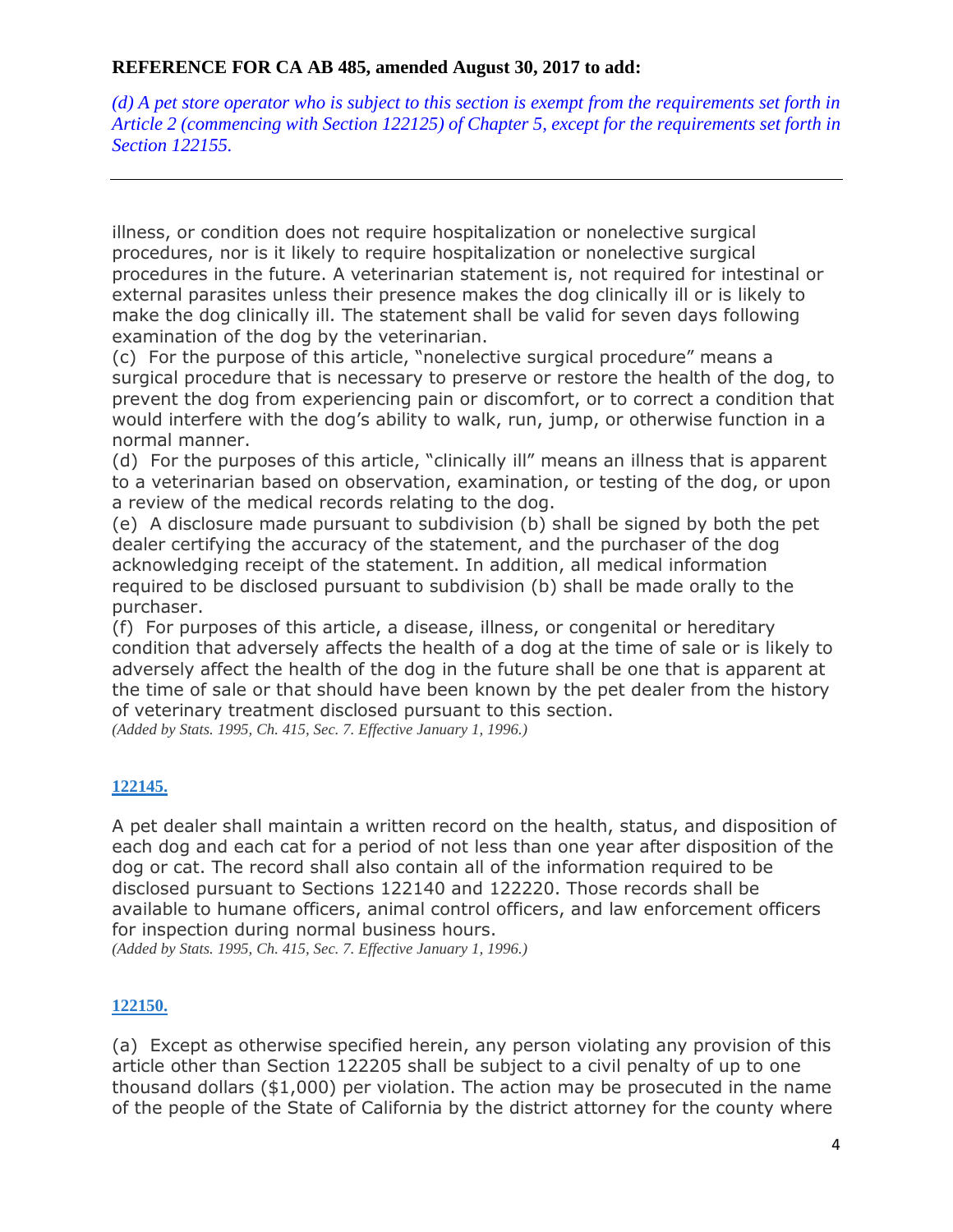$(d)$  A pet store operator who is subject to this section is exempt from the requirements set forth in *Article 2 (commencing with Section 122125) of Chapter 5, except for the requirements set forth in Section 122155.*

the violation occurred in the appropriate court or by the city attorney in the city where the violation occurred.

(b) Nothing in this article limits or authorizes any act or omission that violates Section 597 l of the Penal Code.

*(Added by Stats. 1995, Ch. 415, Sec. 7. Effective January 1, 1996.)*

#### **[122155.](javascript:submitCodesValues()**

(a) It shall be unlawful for a pet dealer to fail to do any of the following:

(1) Maintain facilities where the dogs are kept in a sanitary condition.

(2) Provide dogs with adequate nutrition and potable water.

(3) Provide adequate space appropriate to the age, size, weight, and breed of dog. Adequate space means sufficient space for the dog to stand up, sit down, and turn about freely using normal body movements, without the head touching the top of the cage, and to lie in a natural position.

(4) Provide dogs housed on wire flooring with a rest board, floormat, or similar device that can be maintained in a sanitary condition.

(5) Provide dogs with adequate socialization and exercise. For the purpose of this article "socialization" means physical contact with other dogs or with human beings.

(6) Wash hands before and after handling each infectious or contagious dog.

(7) Maintain either of the following:

(A) A fire alarm system that is connected to a central reporting station that alerts the local fire department in case of fire.

(B) Maintain a fire suppression sprinkler system.

(8) Provide veterinary care without delay when necessary.

(b) A pet dealer shall not be in possession of a dog that is less than eight weeks old.

*(Added by Stats. 1995, Ch. 415, Sec. 7. Effective January 1, 1996.)*

#### **[122160.](javascript:submitCodesValues()**

(a) If a licensed veterinarian states in writing that within 15 days after the purchaser has taken physical possession of the dog after the sale by a pet dealer, the dog has become ill due to any illness that existed in the dog on or before delivery of the dog to the purchaser, or, if within one year after the purchaser has taken physical possession of the dog after the sale, a veterinarian licensed in this state states in writing that the dog has a congenital or hereditary condition that adversely affects the health of the dog, or that requires, or is likely in the future to require, hospitalization or nonelective surgical procedures, the dog shall be considered unfit for sale, and the pet dealer shall provide the purchaser with any of the following remedies that the purchaser elects: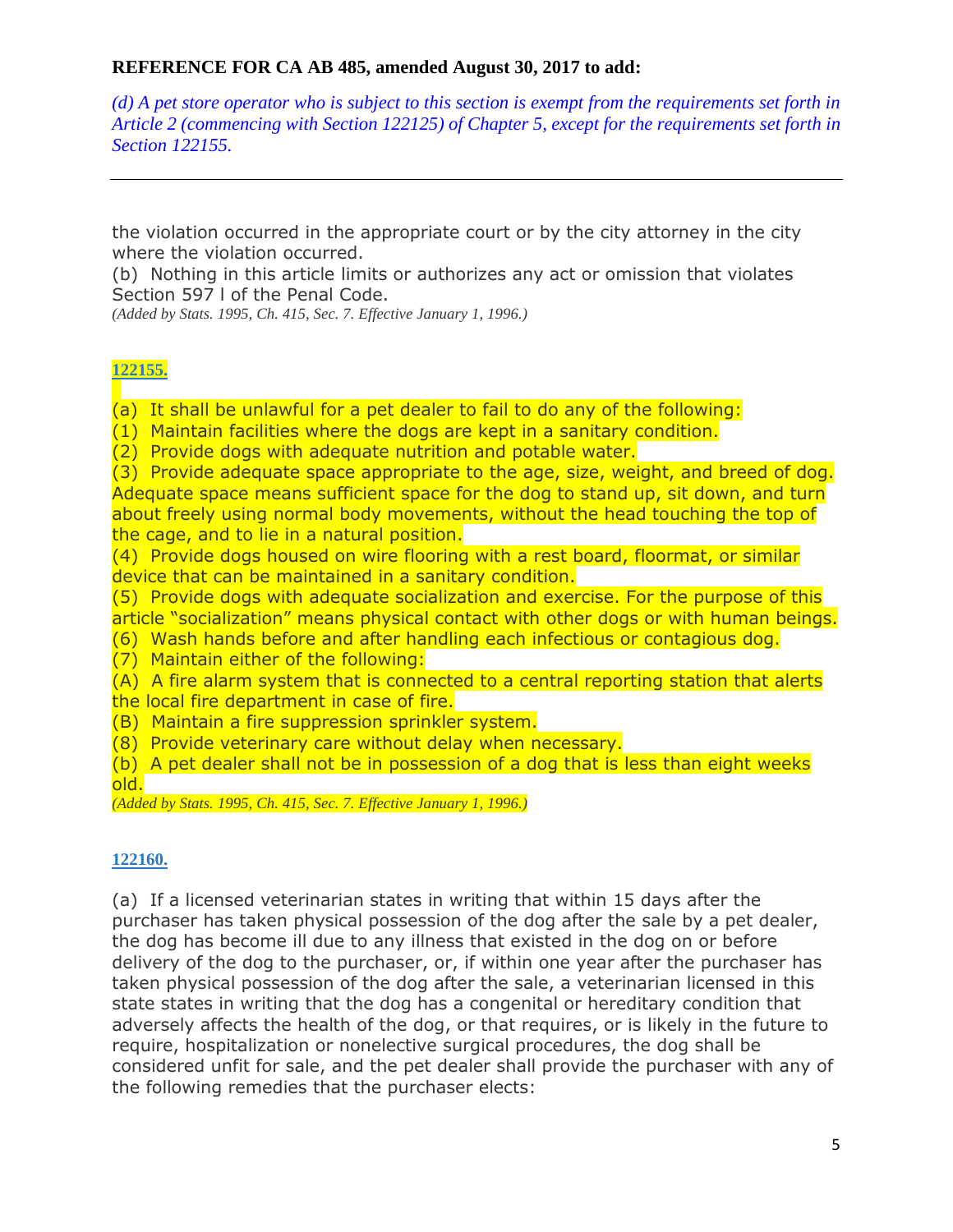$(d)$  A pet store operator who is subject to this section is exempt from the requirements set forth in *Article 2 (commencing with Section 122125) of Chapter 5, except for the requirements set forth in Section 122155.*

(1) Return the dog to the pet dealer for a refund of the purchase price, plus sales tax, and reimbursement for reasonable veterinary fees for diagnosis and treating the dog in an amount not to exceed the original purchase price of the dog, plus sales tax.

(2) Exchange the dog for a dog of the purchaser's choice of equivalent value, providing a replacement dog is available, and reimbursement for reasonable veterinary fees for diagnosis and treating the dog in an amount not to exceed the original purchase price of the dog, plus sales tax.

(3) Retain the dog, and reimbursement for reasonable veterinary fees for diagnosis and treating the dog in an amount not to exceed 150 percent of the original purchase price of the dog, plus sales tax on the original purchase price of the dog. (b) If the dog has died, regardless of the date of the death of the dog, obtain a refund for the purchase price of the dog, plus sales tax, or a replacement dog of equivalent value of the purchaser's choice and reimbursement for reasonable veterinary fees in diagnosis and treatment of the dog in an amount not to exceed the original purchase price of the dog, plus sales tax, if either of the following conditions exist:

(1) A veterinarian, licensed in this state, states in writing that the dog has died due to an illness or disease that existed within 15 days after the purchaser obtained physical possession of the dog after the sale by a pet dealer.

(2) A veterinarian, licensed in this state, states in writing that the dog has died due to a congenital or hereditary condition that was diagnosed by the veterinarian within one year after the purchaser obtained physical possession of the dog after the sale by a pet dealer.

*(Added by Stats. 1995, Ch. 415, Sec. 7. Effective January 1, 1996.)*

## **[122165.](javascript:submitCodesValues()**

(a) There shall be a rebuttable presumption that an illness existed at the time of sale if the animal dies within 15 days of delivery to the purchaser.

(b) For purposes of Section 122160, a finding by a veterinarian of intestinal or external parasites shall not be grounds for declaring a dog unfit for sale unless their presence makes the dog clinically ill or is likely to make the dog clinically ill. (c) For purposes of Section 122160, the value of veterinary services shall be deemed reasonable if the services rendered are appropriate for the diagnosis and treatment of illness or congenital or hereditary condition, made by the veterinarian and the value of similar services is comparable to the value of similar services rendered by other licensed veterinarians in proximity to the treating veterinarian. *(Added by Stats. 1995, Ch. 415, Sec. 7. Effective January 1, 1996.)*

#### **[122170.](javascript:submitCodesValues()**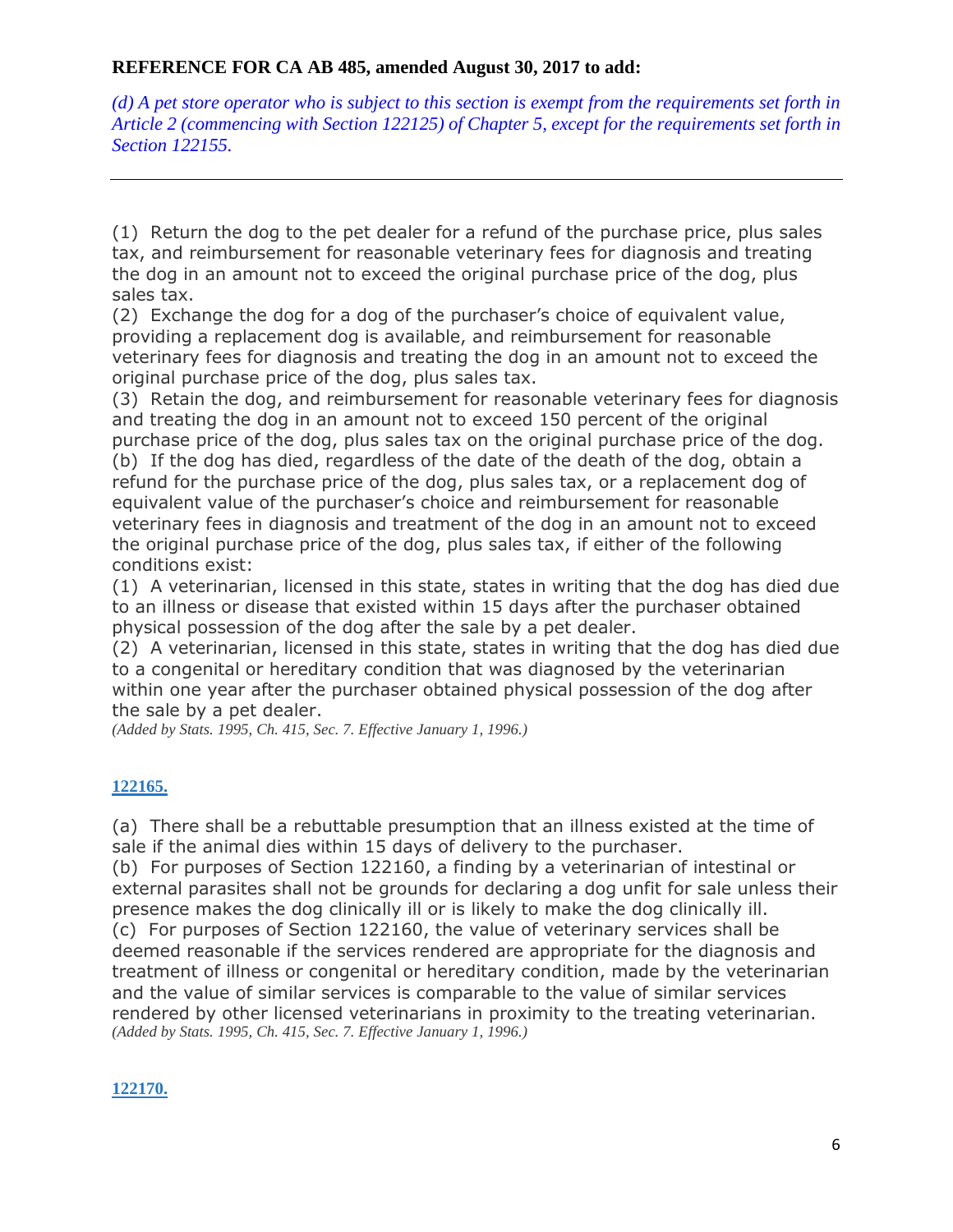$(d)$  A pet store operator who is subject to this section is exempt from the requirements set forth in *Article 2 (commencing with Section 122125) of Chapter 5, except for the requirements set forth in Section 122155.*

To obtain the remedies provided for in Section 122160, the purchaser shall substantially comply with all of the following requirements:

(a) Notify the pet dealer as soon as possible but not more than five days after the diagnosis by a veterinarian licensed in this state of a medical or health problem, including a congenital or hereditary condition and of the name and telephone number of the veterinarian providing the diagnosis.

(b) Return the dog to the pet dealer, in the case of illness, along with a written statement from a veterinarian licensed in this state, stating the dog to be unfit for purchase due to illness, a congenital or hereditary condition, or the presence of symptoms of a contagious or infectious disease, that existed on or before delivery of the dog to the purchaser, and that adversely affects the health of the dog. The purchaser shall return the dog along with a copy of the veterinarian's statement as soon as possible but not more than five days after receipt of the veterinarian's statement.

(c) Provide the pet dealer, in the event of death, with a written statement from a veterinarian licensed in this state stating that the dog died from an illness that existed on or before the delivery of the dog to the purchaser. The presentation of the statement shall be sufficient proof to claim reimbursement or replacement and the return of the deceased dog to the pet dealer shall not be required. *(Added by Stats. 1995, Ch. 415, Sec. 7. Effective January 1, 1996.)*

## **[122175.](javascript:submitCodesValues()**

Notwithstanding Section 122160, no refund, replacement, or reimbursement of veterinary fees shall be made if any of the following conditions exist: (a) The illness or death resulted from maltreatment or neglect or from an injury sustained or an illness contracted subsequent to the delivery of the dog to the purchaser.

(b) The purchaser fails to carry out the recommended treatment prescribed by the examining veterinarian who made the initial diagnosis. However, this subdivision shall not apply if the cost for the treatment together with the veterinarian's fee for the diagnosis would exceed the purchase price of the dog, including sales tax. (c) A veterinarian's statement was provided to the purchaser pursuant to subparagraph (B) of paragraph (6) of subdivision (b) of Section 122140 that disclosed the disease, illness, or condition for which the purchaser seeks to return the dog. However, this paragraph shall not apply if, within one year after the purchaser took physical possession of the dog, a veterinarian licensed in this state states in writing that the disease, illness, or condition requires, or is likely in the future to require, hospitalization or nonelective surgical procedures or that the disease, illness, or condition resulted in the death of the dog.

(d) The purchaser refuses to return to the pet dealer all documents previously provided to the purchaser for the purpose of registering the dog. This subdivision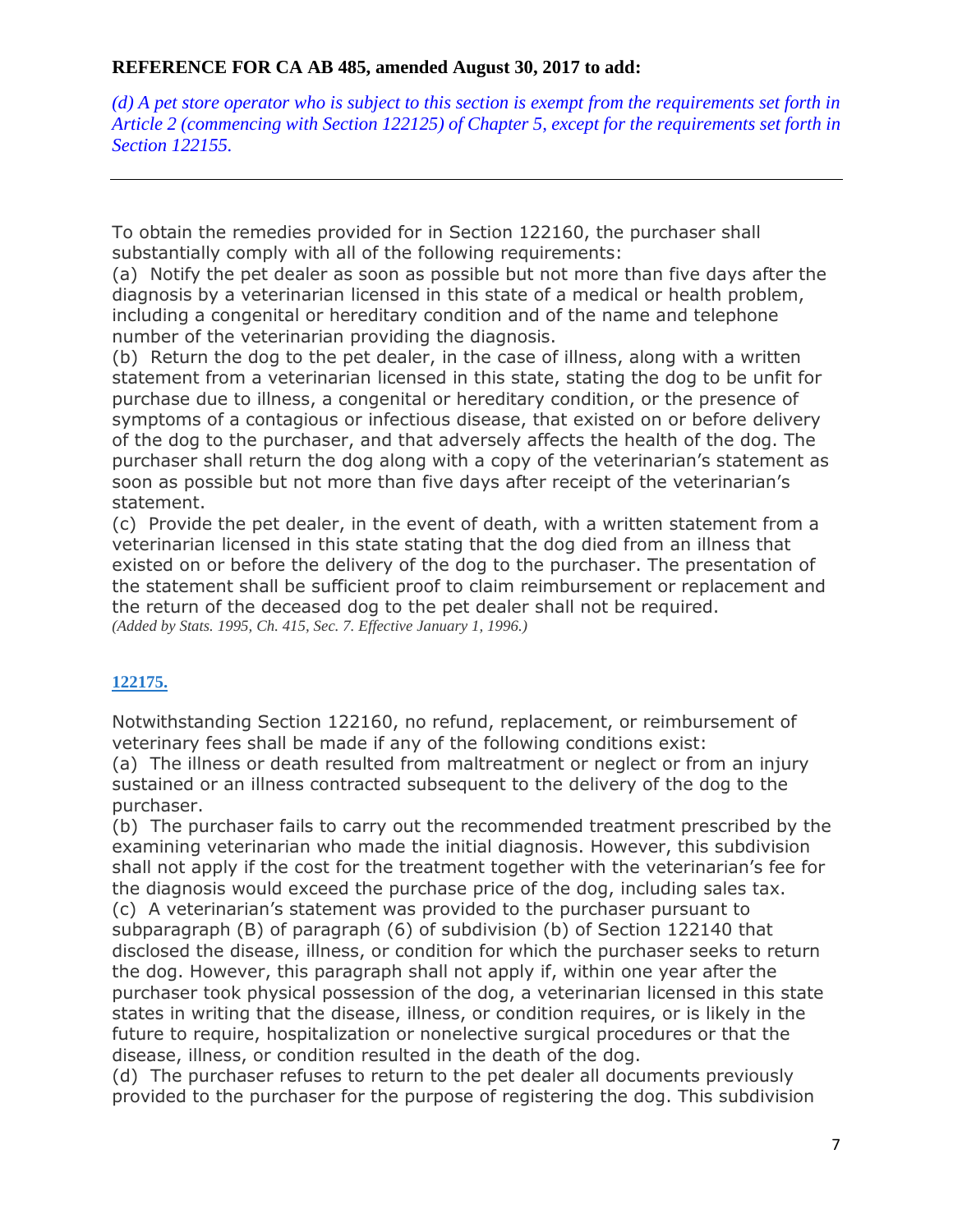$(d)$  A pet store operator who is subject to this section is exempt from the requirements set forth in *Article 2 (commencing with Section 122125) of Chapter 5, except for the requirements set forth in Section 122155.*

shall not apply if the purchaser signs a written statement certifying that the documents have been inadvertently lost or destroyed. *(Added by Stats. 1995, Ch. 415, Sec. 7. Effective January 1, 1996.)*

## **[122180.](javascript:submitCodesValues()**

(a) The veterinarian's statement pursuant to Section 122160 shall contain the following information:

- (1) The purchaser's name and address.
- (2) The date or dates the dog was examined.
- (3) The breed and age of the dog, if known.
- (4) That the veterinarian examined the dog.

(5) That the dog has or had an illness described in this section that renders it unfit for purchase or resulted in its death.

(6) The precise findings of the examination or necropsy, including laboratory results or copies of laboratory reports.

(b) If a refund for reasonable veterinary expenses is being requested, the veterinary statement shall be accompanied by an itemized bill of fees appropriate for the diagnosis and treatment of the illness or congenital or hereditary condition. (c) Refunds and payment of reimbursable expenses provided for by Section 122160 shall be paid, unless contested, by the pet dealer to the purchaser not later than 10 business days following receipt of the veterinarian's statement required by Section 122160 or, where applicable, not later than 10 business days after the date on which the dog is returned to the pet dealer.

*(Added by Stats. 1995, Ch. 415, Sec. 7. Effective January 1, 1996.)*

## **[122185.](javascript:submitCodesValues()**

(a) In the event that a pet dealer wishes to contest a demand for any of the remedies specified in Section 122160, the dealer may, except in the case of the death of the dog, require the purchaser to produce the dog for examination by a licensed veterinarian designated by the pet dealer. The pet dealer shall pay the cost of this examination.

(b) If the purchaser and the pet dealer are unable to reach an agreement within 10 business days following receipt by the pet dealer of the veterinarian's statement pursuant to Section 122160, or following receipt of the dog for examination by a veterinarian designated by the pet dealer, whichever is later, the purchaser may initiate an action in a court of competent jurisdiction to resolve the dispute or the parties may submit to binding arbitration if mutually agreed upon by the parties in writing.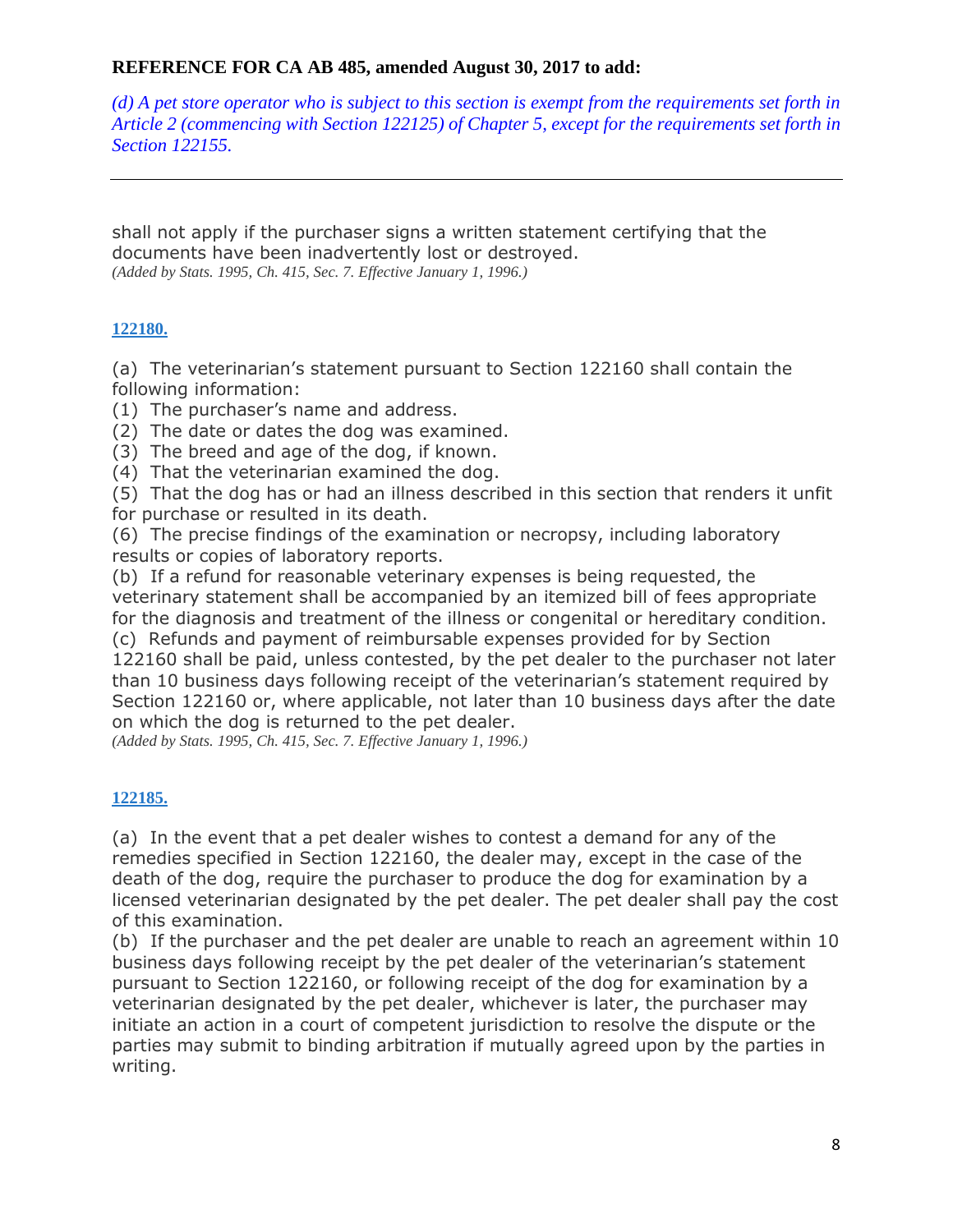$(d)$  A pet store operator who is subject to this section is exempt from the requirements set forth in *Article 2 (commencing with Section 122125) of Chapter 5, except for the requirements set forth in Section 122155.*

(c) The prevailing party in the dispute shall have the right to collect reasonable attorney's fees if the other party acted in bad faith in seeking or denying the requested remedy.

*(Added by Stats. 1995, Ch. 415, Sec. 7. Effective January 1, 1996.)*

#### **[122190.](javascript:submitCodesValues()**

Every pet dealer that sells a dog shall provide the purchaser at the time of sale, and a prospective purchaser upon request, with a written notice of rights, setting forth the rights provided for under this section. The notice shall be contained in a separate document. The written notice of rights shall be in 10-point type. A copy of the written notice of rights shall be signed by the purchaser acknowledging that he or she has reviewed the notice. The notice shall state the following:

"A STATEMENT OF CALIFORNIA LAW GOVERNING THE SALE OF DOGS

The sale of dogs is subject to consumer protection regulations. In the event that a California licensed veterinarian states in writing that your dog is unfit for purchase because it became ill due to an illness or disease that existed within 15 days following delivery to you, or within one year in the case of congenital or hereditary condition, you may choose one of the following:

(1) Return your dog and receive a refund of the purchase price, plus sales tax, and receive reimbursement for reasonable veterinarian fees up to the cost of the dog plus sales tax.

(2) Return your dog and receive a dog of your choice of equivalent value, providing a replacement dog is available, and receive reimbursement for reasonable veterinarian fees up to the cost of the dog, plus sales tax.

(3) Keep the dog and receive reimbursement for reasonable veterinarian fees up to 150 percent of the original purchase price of the dog plus sales tax on the original purchase price of the dog.

In the event your dog dies, you may receive a refund for the purchase price of the dog, plus sales tax, or a replacement dog of your choice, of equivalent value, and reimbursement for reasonable veterinary fees for the diagnosis and treatment of the dog, if a veterinarian, licensed in this state, states in writing that the dog has died due to an illness or disease that existed within 15 days after the purchaser obtained physical possession of the dog after the sale by a pet dealer, or states that the dog has died due to a congenital or hereditary condition that was diagnosed by the veterinarian within one year after the purchaser obtained physical possession of the dog after the sale by a pet dealer. These fees may not exceed the purchase price of the dog, plus sales tax.

In order to exercise these rights, you must notify the pet dealer as quickly as possible but no later than five days after learning from your veterinarian that a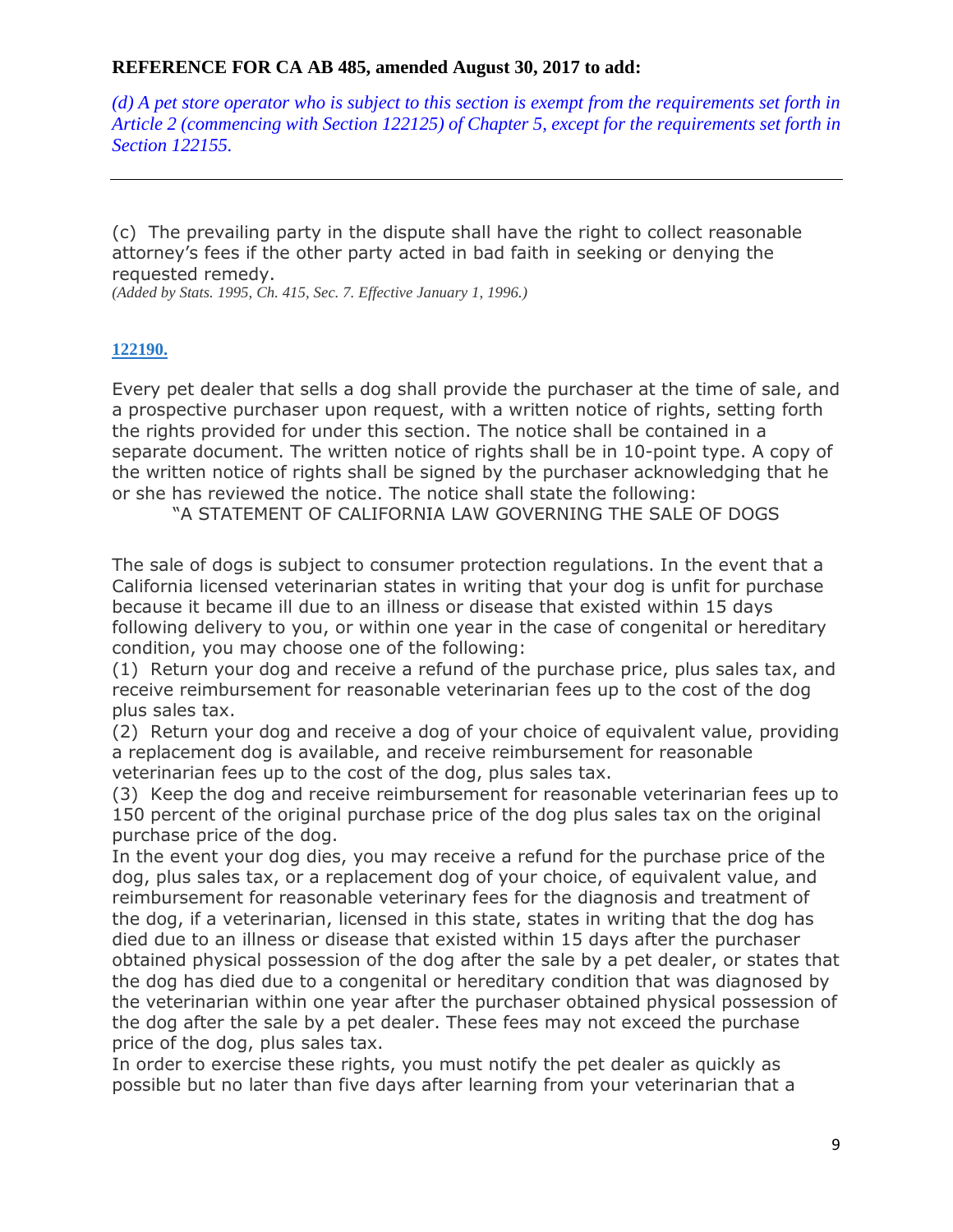$(d)$  A pet store operator who is subject to this section is exempt from the requirements set forth in *Article 2 (commencing with Section 122125) of Chapter 5, except for the requirements set forth in Section 122155.*

problem exists. You must tell the pet dealer about the problem and give the pet dealer the name and telephone number of the veterinarian providing the diagnosis. If you are making a claim, you must also present to the pet dealer a written veterinary statement, in a form prescribed by law, that the animal is unfit for purchase and an itemized statement of all veterinary fees related to the claim. This information must be presented to the pet dealer no later than five days after you have received the written statement from the veterinarian.

In the event that the pet dealer wishes to contest the statement or the veterinarian's bill, the pet dealer may request that you produce the dog for examination by a licensed veterinarian of the pet dealer's choice. The pet dealer shall pay the cost of this examination.

In the event of death, the deceased dog need not be returned to the pet dealer if you submit a statement issued by a licensed veterinarian stating the cause of death.

If the parties cannot resolve the claim within 10 business days following receipt of the veterinarian statement or the examination by the pet dealer's veterinarian, whichever event occurs later, you may file an action in a court of competent jurisdiction to resolve the dispute. If a party acts in bad faith, the other party may collect reasonable attorney's fees. If the pet dealer does not contest the matter, the pet dealer must make the refund or reimbursement no later than 10 business days after receiving the veterinary certification.

If the pet dealer has represented your dog as registerable with a pedigree organization, the pet dealer shall provide you with the necessary papers to process the registration within 120 days following the date you received the dog. If the pet dealer fails to deliver the papers within the prescribed timeframe, you are entitled to return the dog for a full refund of the purchase price, including sales tax, or a refund of 75 percent of the purchase price, including sales tax if you choose to keep the dog.

This statement is a summary of key provisions of the consumer remedies available. California law also provides safeguards to protect pet dealers from abuse. If you have any questions, obtain a copy of the complete relevant statutes.

This notice shall be contained in a separate document. The written notice shall be in 10-point type. The notice shall be signed by the purchaser acknowledging that he or she has reviewed the notice. The pet dealer shall permit persons to review the written notice upon request.

NOTE: This disclosure of rights is a summary of California law. The actual statutes are contained in Article 2 (commencing with Section 122125 of Chapter 5 of Part 6 of Division 105 of the Health and Safety Code."

*(Added by Stats. 1995, Ch. 415, Sec. 7. Effective January 1, 1996.)*

## **[122195.](javascript:submitCodesValues()**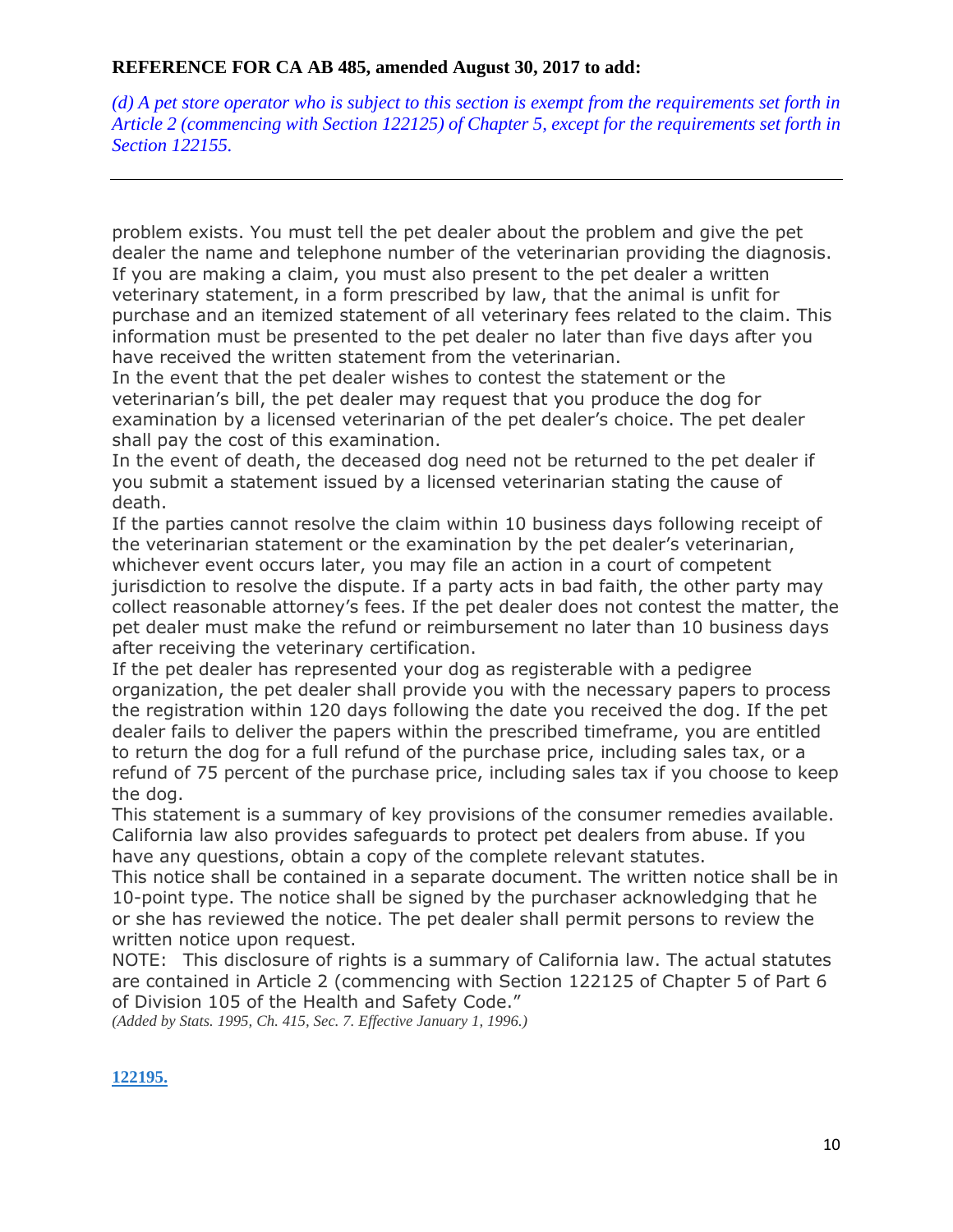$(d)$  A pet store operator who is subject to this section is exempt from the requirements set forth in *Article 2 (commencing with Section 122125) of Chapter 5, except for the requirements set forth in Section 122155.*

Nothing in this article shall in any way limit the rights or remedies that are otherwise available to a consumer under any other law. Nor shall this article in any way limit the pet dealer and the purchaser from agreeing between themselves upon additional terms and conditions that are not inconsistent with this article. However, any agreement or contract by a purchaser to waive any rights under this article shall be null and void and shall be unenforceable. *(Added by Stats. 1995, Ch. 415, Sec. 7. Effective January 1, 1996.)*

#### **[122200.](javascript:submitCodesValues()**

(a) A pet dealer shall not state, promise, or represent to the purchaser, directly or indirectly, that a dog is registered or capable of being registered with an animal pedigree registry organization, unless the pet dealer provides the purchaser with the documents necessary for that registration within 120 days following the date of sale of the dog.

(b) In the event that a pet dealer fails to provide the documents necessary for registration within 120 days following the date of sale, in violation of subdivision (a), the purchaser shall, upon written notice to the pet dealer, be entitled to retain the animal and receive a partial refund of 75 percent of the purchase price, plus sales tax, or return the dog along with all documentation previously provided the purchaser for a full refund, including sales tax.

*(Added by Stats. 1995, Ch. 415, Sec. 7. Effective January 1, 1996.)*

#### **[122205.](javascript:submitCodesValues()**

Except as provided for in subparagraph (B) of paragraph (6) of subdivision (b) of Section 122140, no pet dealer shall knowingly sell a dog that is diseased, ill, or has a condition, any one of which requires hospitalization or surgical procedures. In lieu of the civil penalties imposed pursuant to Section 122150, any pet dealer who violates this section shall be subject to a civil penalty of up to one thousand dollars (\$1,000), or shall be prohibited from selling dogs at retail for up to 30 days, or both. If there is a second offense, the pet dealer shall be subject to a civil penalty of up to two thousand five hundred dollars (\$2,500), or a prohibition from selling dogs at retail for up to 90 days, or both. For a third offense, the pet dealer shall be subject to a civil penalty of up to five thousand dollars (\$5,000) or a prohibition from selling dogs at retail for up to six months, or both. For a fourth and subsequent offense, the pet dealer shall be subject to a civil penalty of up to ten thousand dollars (\$10,000) or a prohibition from selling dogs at retail for up to one year, or both. For purposes of this section, a violation that occurred over five years prior to the most recent violation shall not be considered.

An action for recovery of the civil penalty and for a court order enjoining the pet dealer from engaging in the business of selling dogs at retail for the period set forth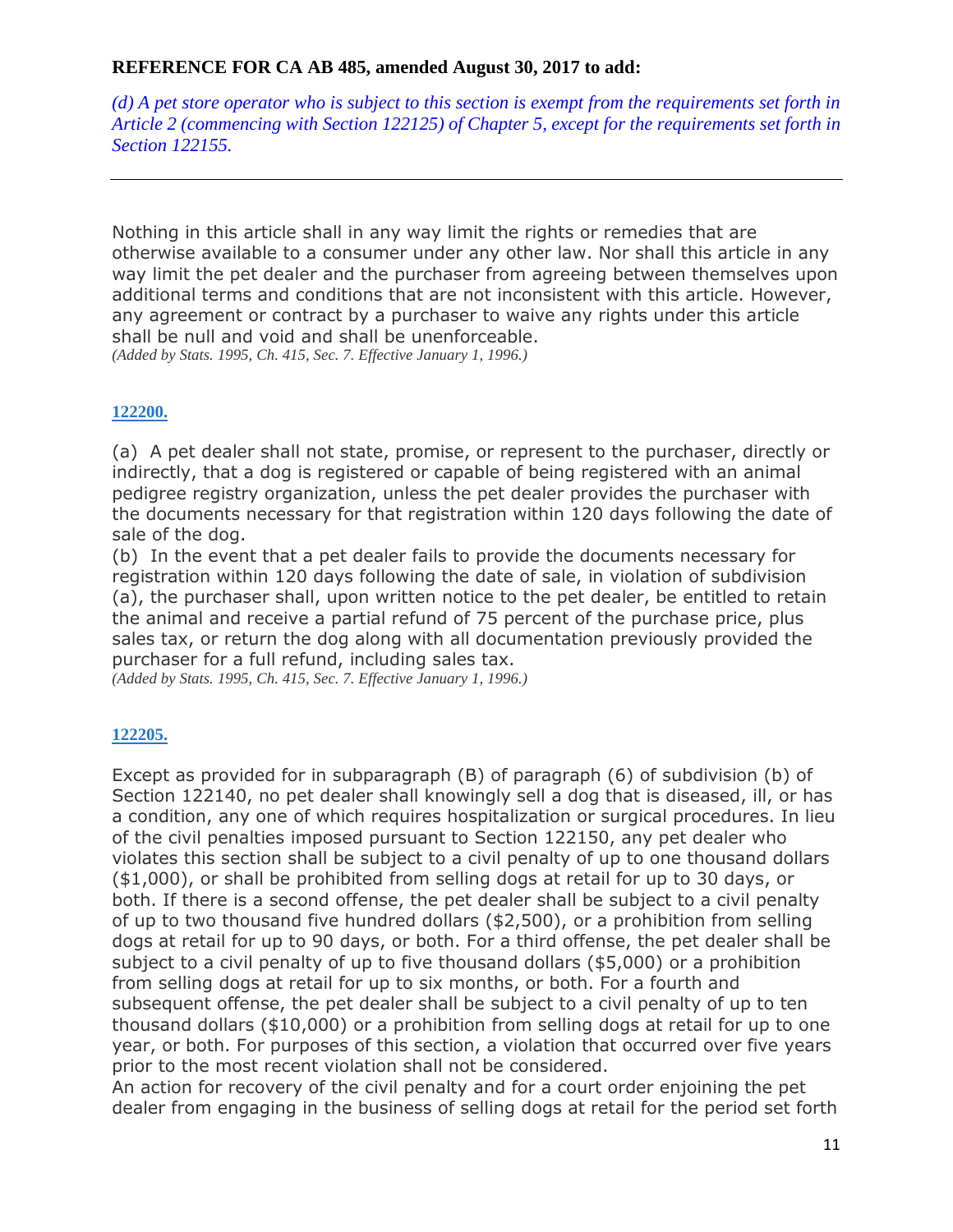$(d)$  A pet store operator who is subject to this section is exempt from the requirements set forth in *Article 2 (commencing with Section 122125) of Chapter 5, except for the requirements set forth in Section 122155.*

in this section, may be prosecuted by the district attorney for the county where the violation occurred, or the city attorney for the city where the violation occurred, in the appropriate court.

*(Added by Stats. 1995, Ch. 415, Sec. 7. Effective January 1, 1996.)*

#### **[122210.](javascript:submitCodesValues()**

(a) No dog may be offered for sale by a pet dealer to a purchaser until the dog has been examined by a veterinarian licensed in this state. Each dog shall be examined within five days of receipt of the dog and once every 15 days thereafter while the dog is in the possession or custody of the pet dealer. The pet dealer shall provide any sick dog with proper veterinary care without delay.

(b) Any dog diagnosed with a contagious or infectious disease, illness, or condition shall be caged separately from healthy dogs until a licensed veterinarian determines that the dog is free from contagion or infection. The area shall meet the following conditions when contagious or infectious dogs are present:

(1) The area shall not be used to house other healthy dogs or new arrivals awaiting the required veterinary examination.

(2) The area shall not be used for storing open food containers or bowls, dishes, or other utensils that come in contact with healthy dogs.

(3) The area shall have an exhaust fan that creates air movement from the isolation area to an area outside the premises of the pet dealer. The removal of exhaust air from the isolation area may be accomplished by the use of existing heating and air-conditioning ducts, provided no exhaust air is permitted to enter or mix with fresh air for use by the general animal population.

(4) Upon removal of all of the contagious or infectious dogs, the area shall be cleaned and disinfected before any healthy animal can be placed in the area.

(c) If the pet dealer's veterinarian deems the dog to be unfit for purchase due to a disease, illness, or congenital condition, any of which is fatal or that causes, or is likely to cause, the dog to unduly suffer, the veterinarian shall humanely euthanize the dog. The veterinarian shall provide the pet dealer with a written statement as to why the dog was euthanized. Otherwise, the pet dealer shall have a veterinarian treat the dog, or may surrender the dog to a humane organization that consents to the receipt thereof.

(d) In the event a dog is returned to a pet dealer due to illness, disease, or a congenital or hereditary condition requiring veterinary care, the pet dealer shall provide the dog with proper veterinary care.

*(Added by Stats. 1995, Ch. 415, Sec. 7. Effective January 1, 1996.)*

#### **[122215.](javascript:submitCodesValues()**